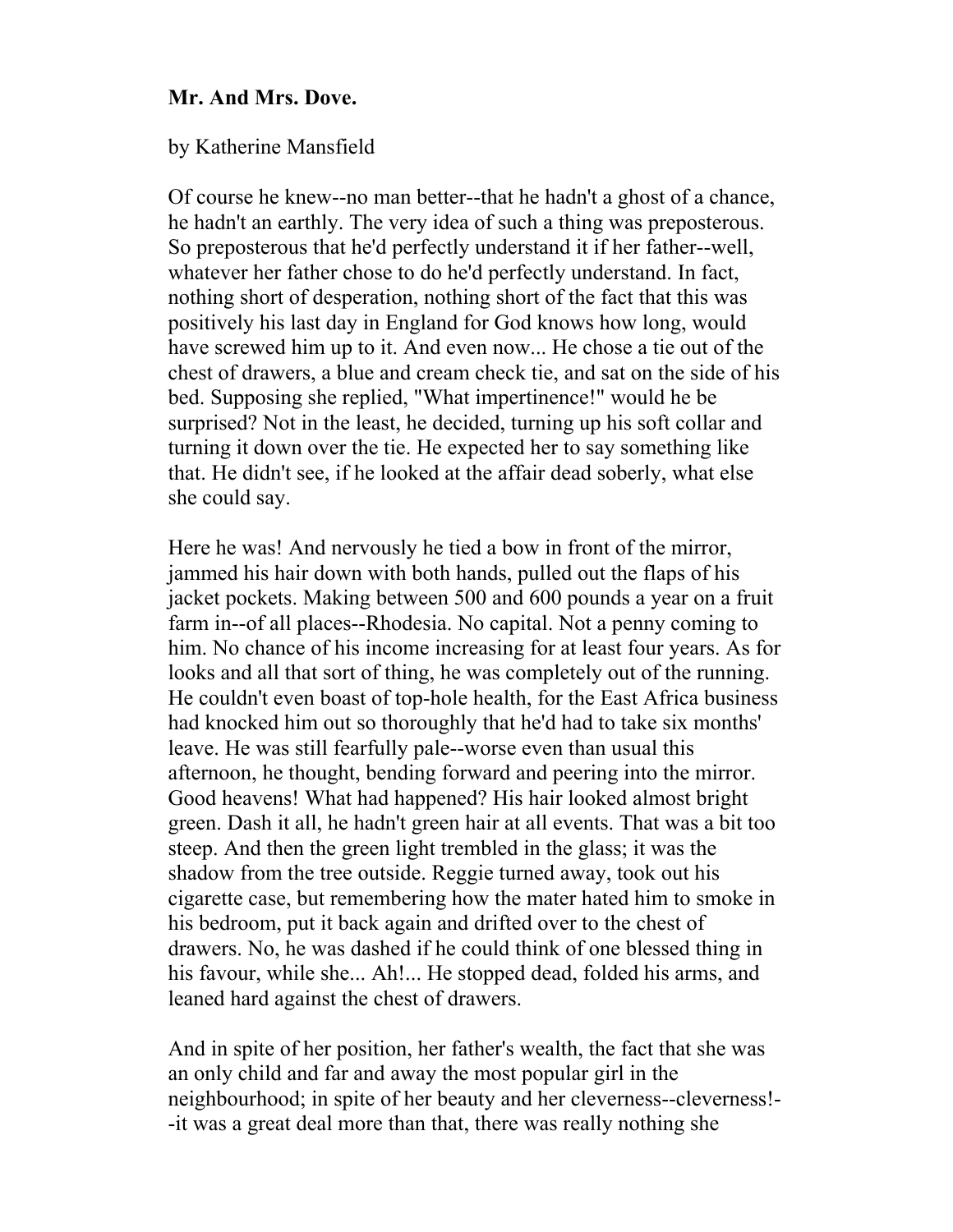couldn't do; he fully believed, had it been necessary, she would have been a genius at anything--in spite of the fact that her parents adored her, and she them, and they'd as soon let her go all that way as... In spite of every single thing you could think of, so terrific was his love that he couldn't help hoping. Well, was it hope? Or was this queer, timid longing to have the chance of looking after her, of making it his job to see that she had everything she wanted, and that nothing came near her that wasn't perfect--just love? How he loved her! He squeezed hard against the chest of drawers and murmured to it, "I love her, I love her!" And just for the moment he was with her on the way to Umtali. It was night. She sat in a corner asleep. Her soft chin was tucked into her soft collar, her gold-brown lashes lay on her cheeks. He doted on her delicate little nose, her perfect lips, her ear like a baby's, and the gold-brown curl that half covered it. They were passing through the jungle. It was warm and dark and far away. Then she woke up and said, "Have I been asleep?" and he answered, "Yes. Are you all right? Here, let me--" And he leaned forward to... He bent over her. This was such bliss that he could dream no further. But it gave him the courage to bound downstairs, to snatch his straw hat from the hall, and to say as he closed the front door, "Well, I can only try my luck, that's all."

But his luck gave him a nasty jar, to say the least, almost immediately. Promenading up and down the garden path with Chinny and Biddy, the ancient Pekes, was the mater. Of course Reginald was fond of the mater and all that. She--she meant well, she had no end of grit, and so on. But there was no denying it, she was rather a grim parent. And there had been moments, many of them, in Reggie's life, before Uncle Alick died and left him the fruit farm, when he was convinced that to be a widow's only son was about the worst punishment a chap could have. And what made it rougher than ever was that she was positively all that he had. She wasn't only a combined parent, as it were, but she had quarrelled with all her own and the governor's relations before Reggie had won his first trouser pockets. So that whenever Reggie was homesick out there, sitting on his dark veranda by starlight, while the gramophone cried, "Dear, what is Life but Love?" his only vision was of the mater, tall and stout, rustling down the garden path, with Chinny and Biddy at her heels...

The mater, with her scissors outspread to snap the head of a dead something or other, stopped at the sight of Reggie.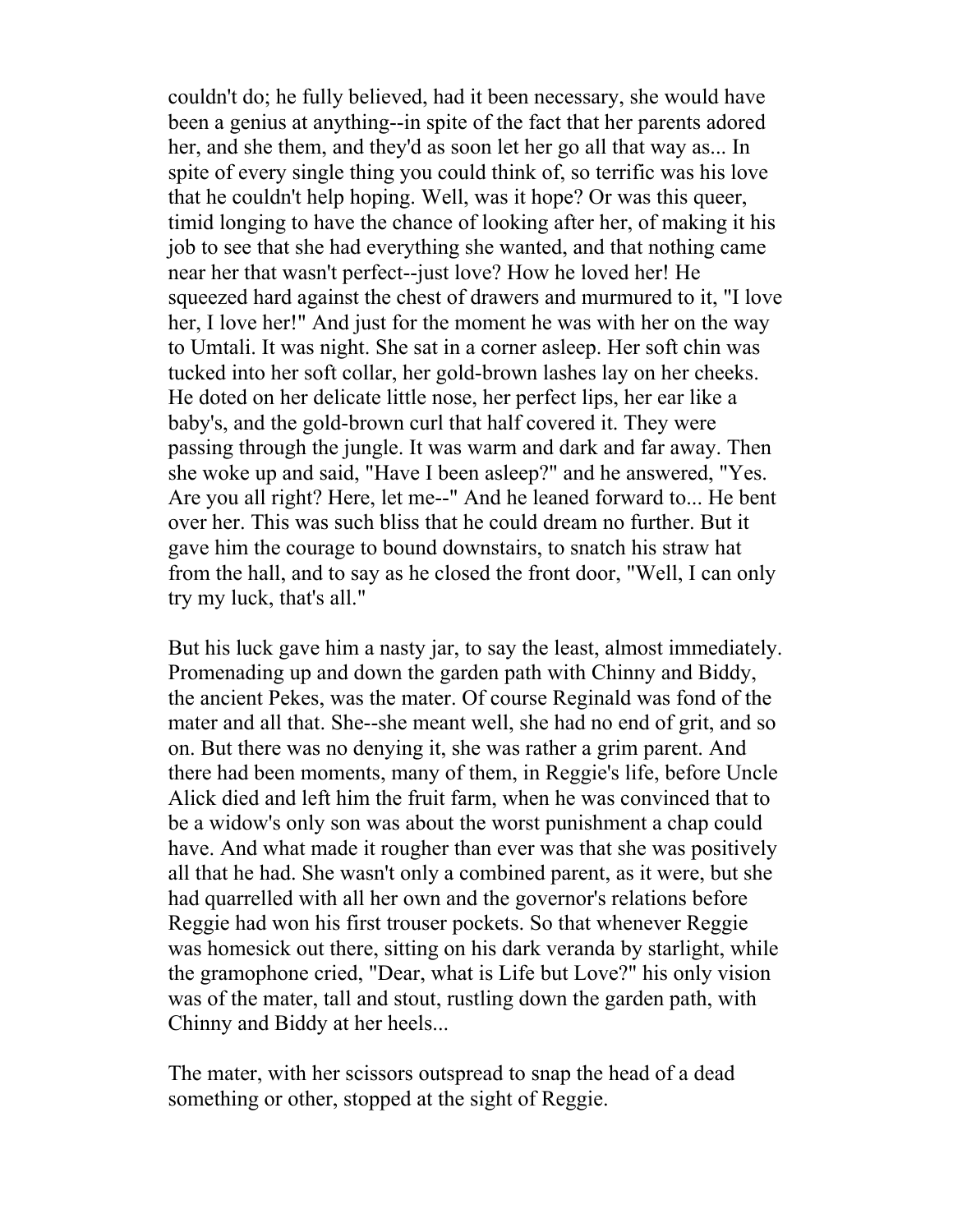"You are not going out, Reginald?" she asked, seeing that he was.

"I'll be back for tea, mater," said Reggie weakly, plunging his hands into his jacket pockets.

Snip. Off came a head. Reggie almost jumped.

"I should have thought you could have spared your mother your last afternoon," said she.

Silence. The Pekes stared. They understood every word of the mater's. Biddy lay down with her tongue poked out; she was so fat and glossy she looked like a lump of half-melted toffee. But Chinny's porcelain eyes gloomed at Reginald, and he sniffed faintly, as though the whole world were one unpleasant smell. Snip, went the scissors again. Poor little beggars; they were getting it!

"And where are you going, if your mother may ask?" asked the mater.

It was over at last, but Reggie did not slow down until he was out of sight of the house and half-way to Colonel Proctor's. Then only he noticed what a top-hole afternoon it was. It had been raining all the morning, late summer rain, warm, heavy, quick, and now the sky was clear, except for a long tail of little clouds, like duckings, sailing over the forest. There was just enough wind to shake the last drops off the trees; one warm star splashed on his hand. Ping!--another drummed on his hat. The empty road gleamed, the hedges smelled of briar, and how big and bright the hollyhocks glowed in the cottage gardens. And here was Colonel Proctor's--here it was already. His hand was on the gate, his elbow jogged the syringa bushes, and petals and pollen scattered over his coat sleeve. But wait a bit. This was too quick altogether. He'd meant to think the whole thing out again. Here, steady. But he was walking up the path, with the huge rose bushes on either side. It can't be done like this. But his hand had grasped the bell, given it a pull, and started it pealing wildly, as if he'd come to say the house was on fire. The housemaid must have been in the hall, too, for the front door flashed open, and Reggie was shut in the empty drawing-room before that confounded bell had stopped ringing. Strangely enough, when it did, the big room, shadowy, with some one's parasol lying on top of the grand piano, bucked him up--or rather, excited him. It was so quiet, and yet in one moment the door would open, and his fate be decided. The feeling was not unlike that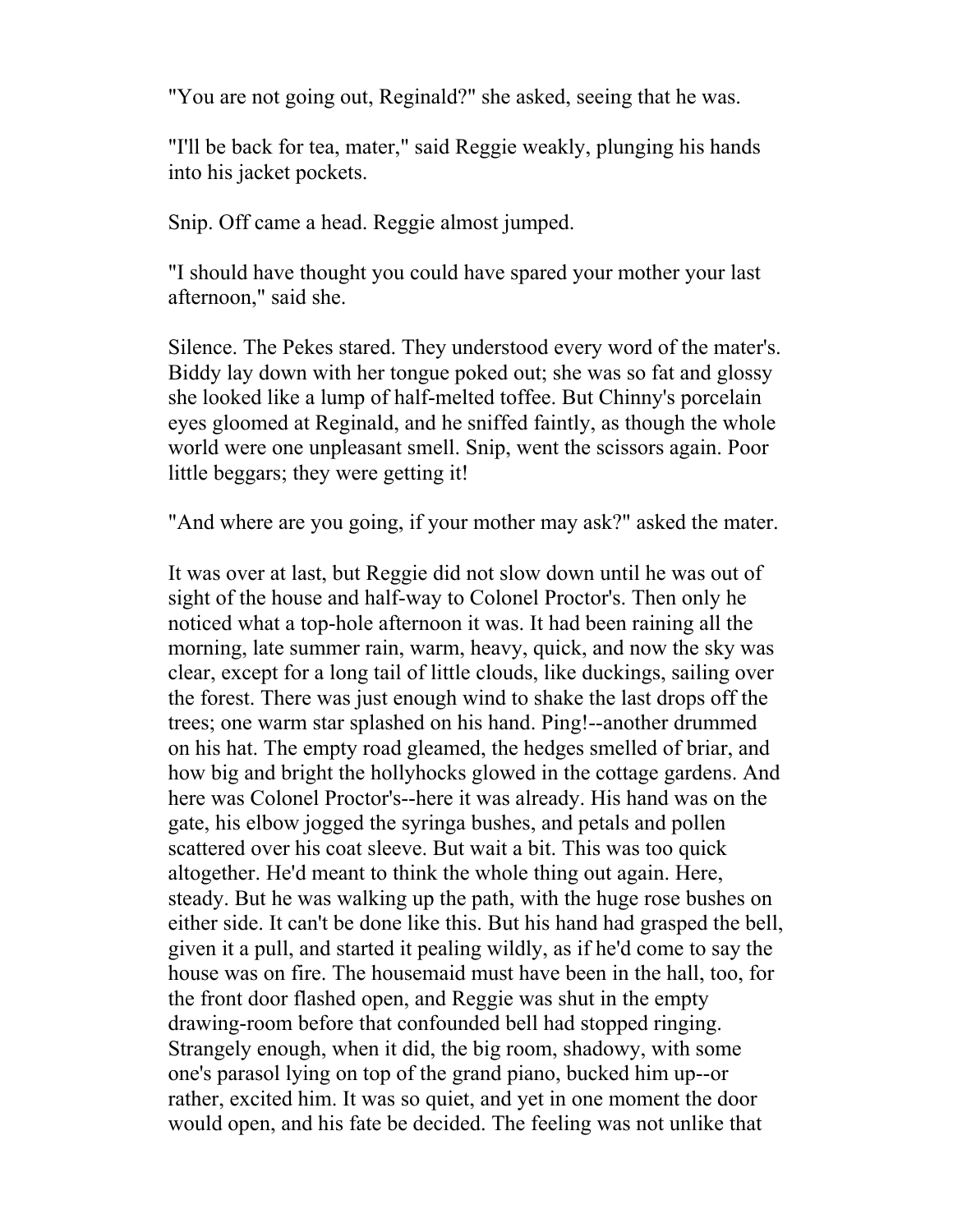of being at the dentist's; he was almost reckless. But at the same time, to his immense surprise, Reggie heard himself saying, "Lord, Thou knowest, Thou hast not done much for me... " That pulled him up; that made him realize again how dead serious it was. Too late. The door handle turned. Anne came in, crossed the shadowy space between them, gave him her hand, and said, in her small, soft voice, "I'm so sorry, father is out. And mother is having a day in town, hat-hunting. There's only me to entertain you, Reggie."

Reggie gasped, pressed his own hat to his jacket buttons, and stammered out, "As a matter of fact, I've only come... to say goodbye."

"Oh!" cried Anne softly--she stepped back from him and her grey eyes danced--"what a very short visit!"

Then, watching him, her chin tilted, she laughed outright, a long, soft peal, and walked away from him over to the piano, and leaned against it, playing with the tassel of the parasol.

"I'm so sorry," she said, "to be laughing like this. I don't know why I do. It's just a bad ha--habit." And suddenly she stamped her grey shoe, and took a pocket-handkerchief out of her white woolly jacket. "I really must conquer it, it's too absurd," said she.

"Good heavens, Anne," cried Reggie, "I love to hear you laughing! I can't imagine anything more--"

But the truth was, and they both knew it, she wasn't always laughing; it wasn't really a habit. Only ever since the day they'd met, ever since that very first moment, for some strange reason that Reggie wished to God he understood, Anne had laughed at him. Why? It didn't matter where they were or what they were talking about. They might begin by being as serious as possible, dead serious--at any rate, as far as he was concerned--but then suddenly, in the middle of a sentence, Anne would glance at him, and a little quick quiver passed over her face. Her lips parted, her eyes danced, and she began laughing.

Another queer thing about it was, Reggie had an idea she didn't herself know why she laughed. He had seen her turn away, frown, suck in her cheeks, press her hands together. But it was no use. The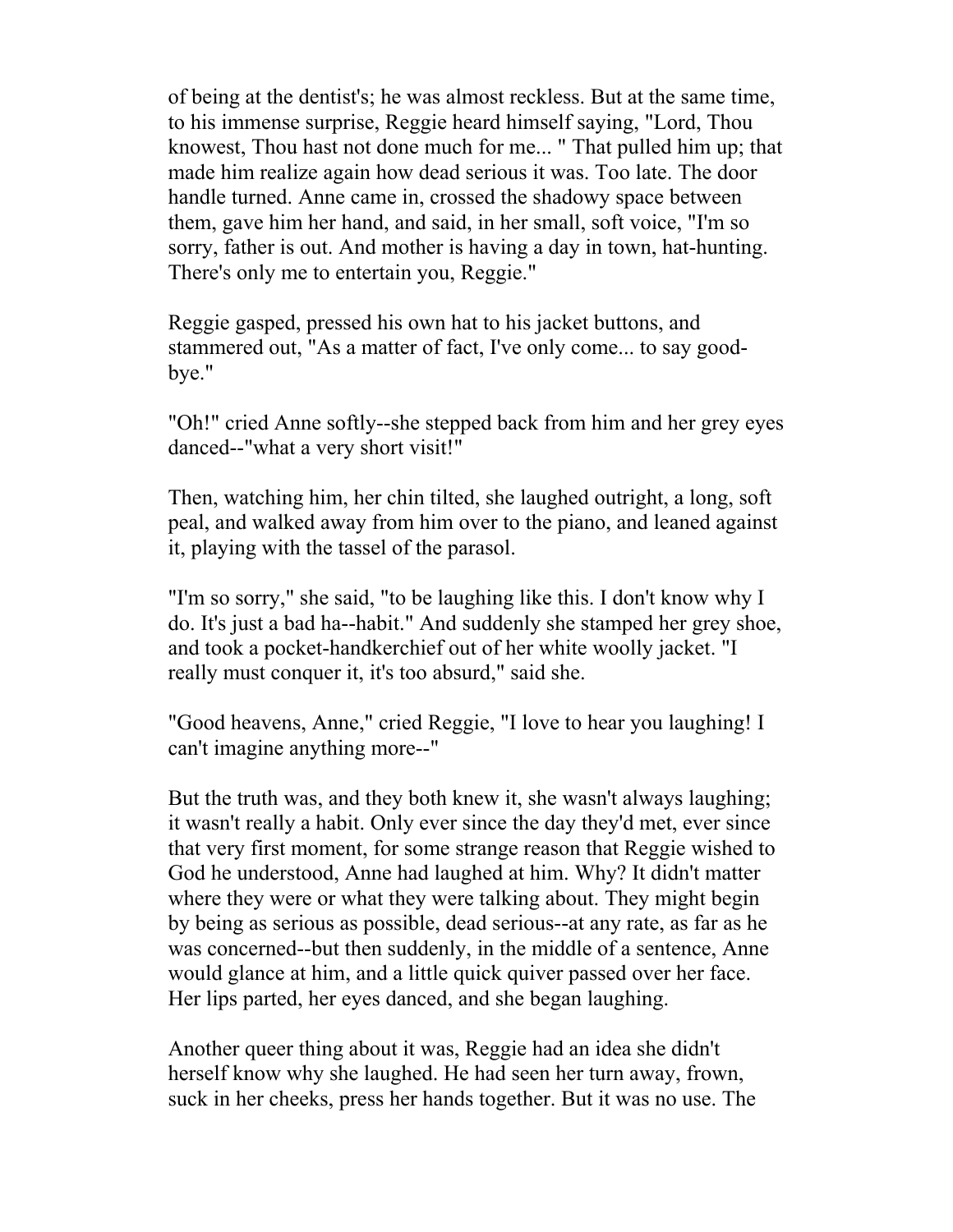long, soft peal sounded, even while she cried, "I don't know why I'm laughing." It was a mystery...

Now she tucked the handkerchief away.

"Do sit down," said she. "And smoke, won't you? There are cigarettes in that little box beside you. I'll have one too." He lighted a match for her, and as she bent forward he saw the tiny flame glow in the pearl ring she wore. "It is to-morrow that you're going, isn't it?" said Anne.

"Yes, to-morrow as ever was," said Reggie, and he blew a little fan of smoke. Why on earth was he so nervous? Nervous wasn't the word for it.

"It's--it's frightfully hard to believe," he added.

"Yes--isn't it?" said Anne softly, and she leaned forward and rolled the point of her cigarette round the green ash-tray. How beautiful she looked like that!--simply beautiful--and she was so small in that immense chair. Reginald's heart swelled with tenderness, but it was her voice, her soft voice, that made him tremble. "I feel you've been here for years," she said.

Reginald took a deep breath of his cigarette. "It's ghastly, this idea of going back," he said.

"Coo-roo-coo-coo-coo," sounded from the quiet.

"But you're fond of being out there, aren't you?" said Anne. She hooked her finger through her pearl necklace. "Father was saying only the other night how lucky he thought you were to have a life of your own." And she looked up at him. Reginald's smile was rather wan. "I don't feel fearfully lucky," he said lightly.

"Roo-coo-coo-coo," came again. And Anne murmured, "You mean it's lonely."

"Oh, it isn't the loneliness I care about," said Reginald, and he stumped his cigarette savagely on the green ash-tray. "I could stand any amount of it, used to like it even. It's the idea of--" Suddenly, to his horror, he felt himself blushing.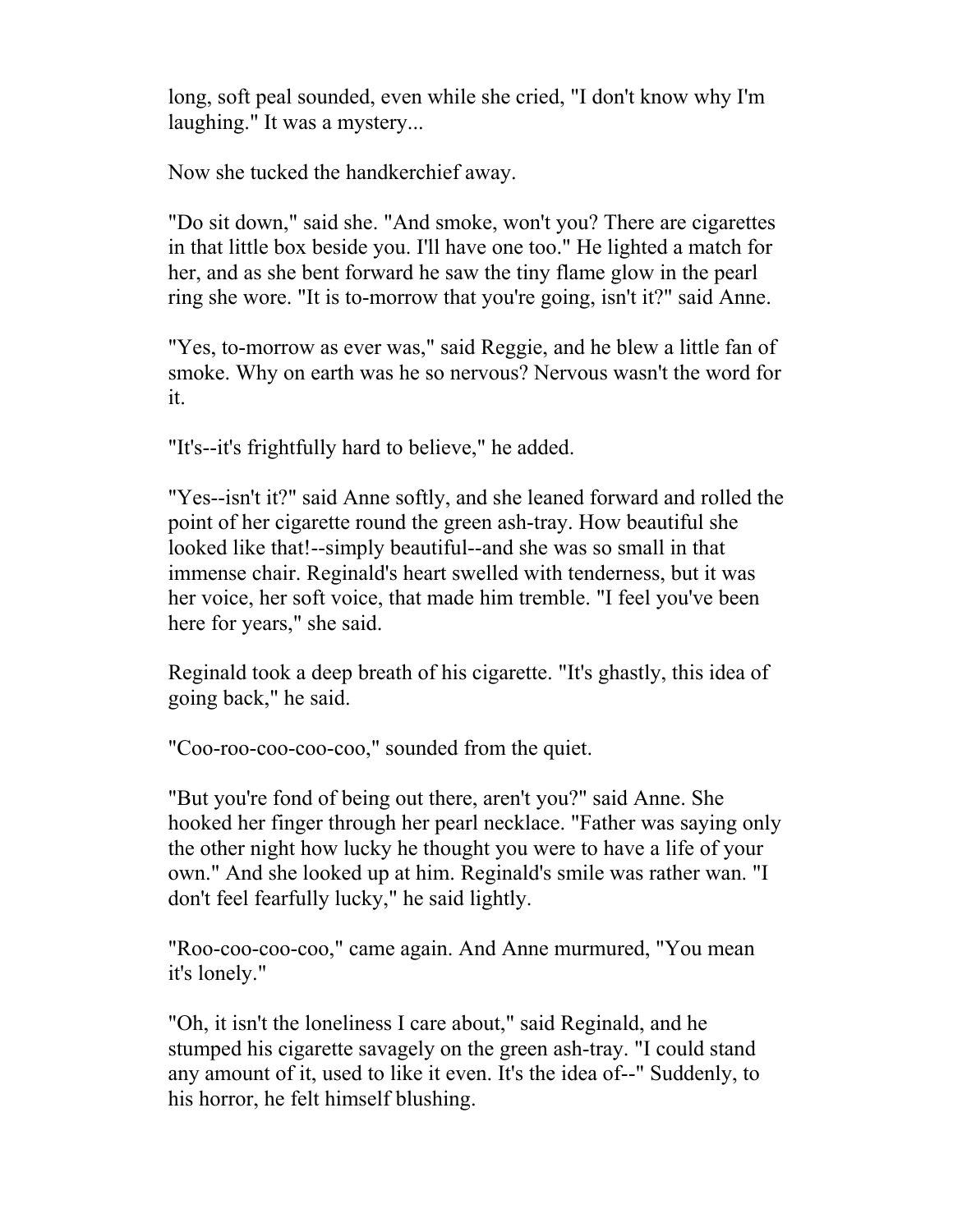"Roo-coo-coo-coo! Roo-coo-coo-coo!"

Anne jumped up. "Come and say good-bye to my doves," she said. "They've been moved to the side veranda. You do like doves, don't you, Reggie?"

"Awfully," said Reggie, so fervently that as he opened the French window for her and stood to one side, Anne ran forward and laughed at the doves instead.

To and fro, to and fro over the fine red sand on the floor of the dove house, walked the two doves. One was always in front of the other. One ran forward, uttering a little cry, and the other followed, solemnly bowing and bowing. "You see," explained Anne, "the one in front, she's Mrs. Dove. She looks at Mr. Dove and gives that little laugh and runs forward, and he follows her, bowing and bowing. And that makes her laugh again. Away she runs, and after her," cried Anne, and she sat back on her heels, "comes poor Mr. Dove, bowing and bowing... and that's their whole life. They never do anything else, you know." She got up and took some yellow grains out of a bag on the roof of the dove house. "When you think of them, out in Rhodesia, Reggie, you can be sure that is what they will be doing... "

Reggie gave no sign of having seen the doves or of having heard a word. For the moment he was conscious only of the immense effort it took to tear his secret out of himself and offer it to Anne. "Anne, do you think you could ever care for me?" It was done. It was over. And in the little pause that followed Reginald saw the garden open to the light, the blue quivering sky, the flutter of leaves on the veranda poles, and Anne turning over the grains of maize on her palm with one finger. Then slowly she shut her hand, and the new world faded as she murmured slowly, "No, never in that way." But he had scarcely time to feel anything before she walked quickly away, and he followed her down the steps, along the garden path, under the pink rose arches, across the lawn. There, with the gay herbaceous border behind her, Anne faced Reginald. "It isn't that I'm not awfully fond of you," she said. "I am. But"--her eyes widened--"not in the way"--a quiver passed over her face--"one ought to be fond of--" Her lips parted, and she couldn't stop herself. She began laughing. "There, you see, you see," she cried, "it's your check t-tie. Even at this moment, when one would think one really would be solemn, your tie reminds me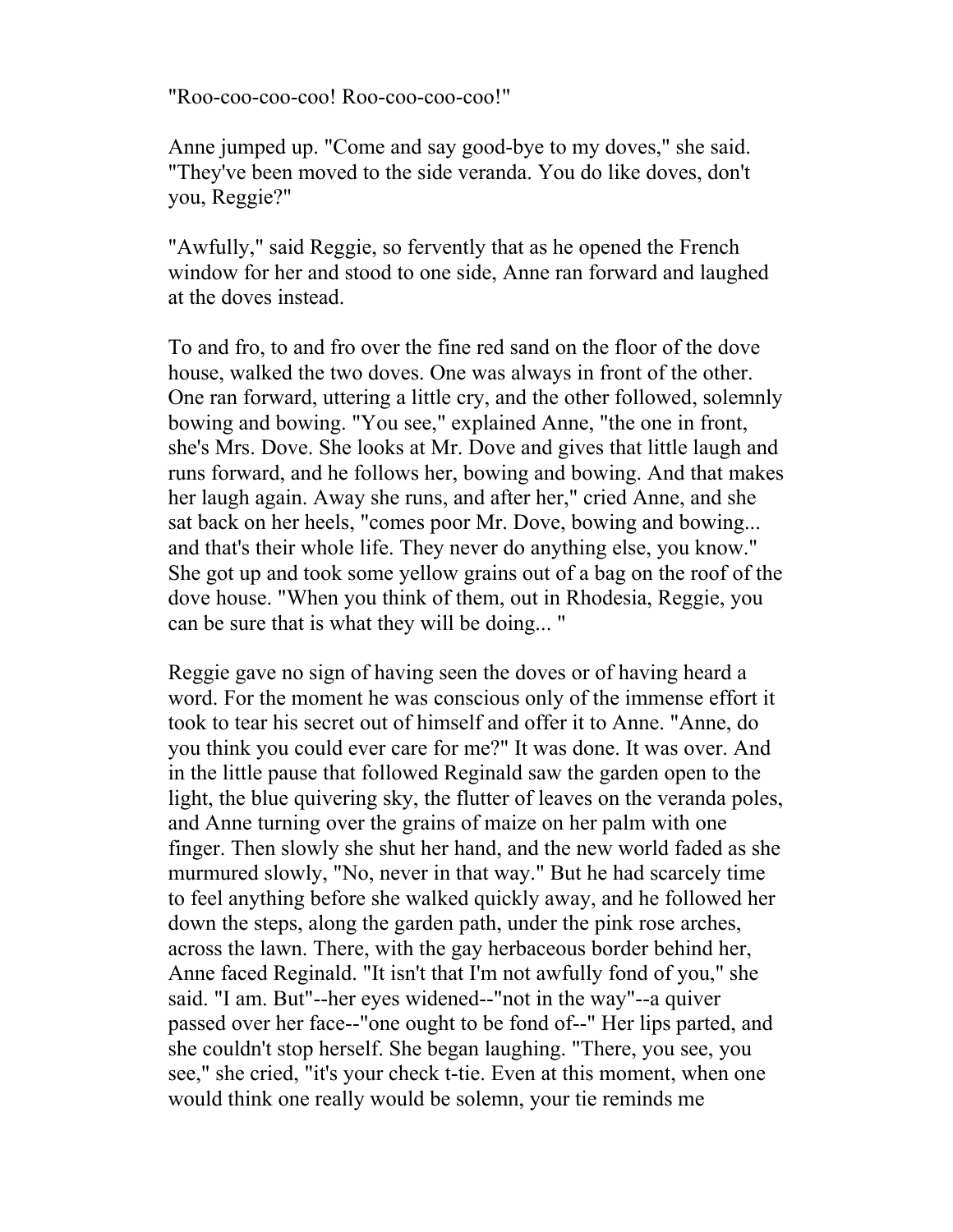fearfully of the bow-tie that cats wear in pictures! Oh, please forgive me for being so horrid, please!"

Reggie caught hold of her little warm hand. "There's no question of forgiving you," he said quickly. "How could there be? And I do believe I know why I make you laugh. It's because you're so far above me in every way that I am somehow ridiculous. I see that, Anne. But if I were to--"

"No, no." Anne squeezed his hand hard. "It's not that. That's all wrong. I'm not far above you at all. You're much better than I am. You're marvellously unselfish and... and kind and simple. I'm none of those things. You don't know me. I'm the most awful character," said Anne. "Please don't interrupt. And besides, that's not the point. The point is"--she shook her head--"I couldn't possibly marry a man I laughed at. Surely you see that. The man I marry--" breathed Anne softly. She broke off. She drew her hand away, and looking at Reggie she smiled strangely, dreamily. "The man I marry--"

And it seemed to Reggie that a tall, handsome, brilliant stranger stepped in front of him and took his place--the kind of man that Anne and he had seen often at the theatre, walking on to the stage from nowhere, without a word catching the heroine in his arms, and after one long, tremendous look, carrying her off to anywhere...

Reggie bowed to his vision. "Yes, I see," he said huskily.

"Do you?" said Anne. "Oh, I do hope you do. Because I feel so horrid about it. It's so hard to explain. You know I've never--" She stopped. Reggie looked at her. She was smiling. "Isn't it funny?" she said. "I can say anything to you. I always have been able to from the very beginning."

He tried to smile, to say "I'm glad." She went on. "I've never known any one I like as much as I like you. I've never felt so happy with any one. But I'm sure it's not what people and what books mean when they talk about love. Do you understand? Oh, if you only knew how horrid I feel. But we'd be like... like Mr. and Mrs. Dove."

That did it. That seemed to Reginald final, and so terribly true that he could hardly bear it. "Don't drive it home," he said, and he turned away from Anne and looked across the lawn. There was the gardener's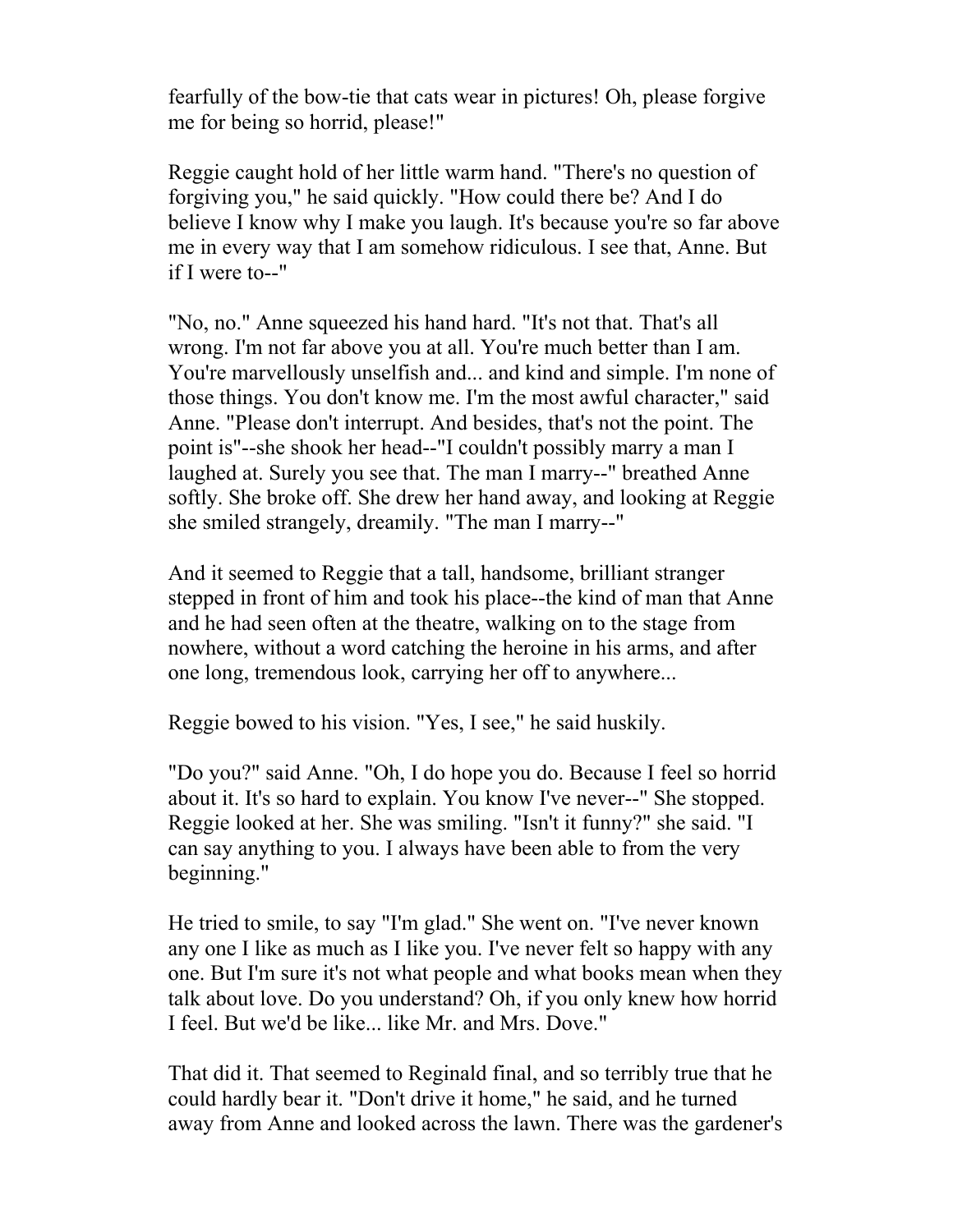cottage, with the dark ilex-tree beside it. A wet, blue thumb of transparent smoke hung above the chimney. It didn't look real. How his throat ached! Could he speak? He had a shot. "I must be getting along home," he croaked, and he began walking across the lawn. But Anne ran after him. "No, don't. You can't go yet," she said imploringly. "You can't possibly go away feeling like that." And she stared up at him frowning, biting her lip.

"Oh, that's all right," said Reggie, giving himself a shake. "I'll... I'll--" And he waved his hand as much to say "get over it."

"But this is awful," said Anne. She clasped her hands and stood in front of him. "Surely you do see how fatal it would be for us to marry, don't you?"

"Oh, quite, quite," said Reggie, looking at her with haggard eyes.

"How wrong, how wicked, feeling as I do. I mean, it's all very well for Mr. and Mrs. Dove. But imagine that in real life--imagine it!"

"Oh, absolutely," said Reggie, and he started to walk on. But again Anne stopped him. She tugged at his sleeve, and to his astonishment, this time, instead of laughing, she looked like a little girl who was going to cry.

"Then why, if you understand, are you so un-unhappy?" she wailed. "Why do you mind so fearfully? Why do you look so aw-awful?"

Reggie gulped, and again he waved something away. "I can't help it," he said, "I've had a blow. If I cut off now, I'll be able to--"

"How can you talk of cutting off now?" said Anne scornfully. She stamped her foot at Reggie; she was crimson. "How can you be so cruel? I can't let you go until I know for certain that you are just as happy as you were before you asked me to marry you. Surely you must see that, it's so simple."

But it did not seem at all simple to Reginald. It seemed impossibly difficult.